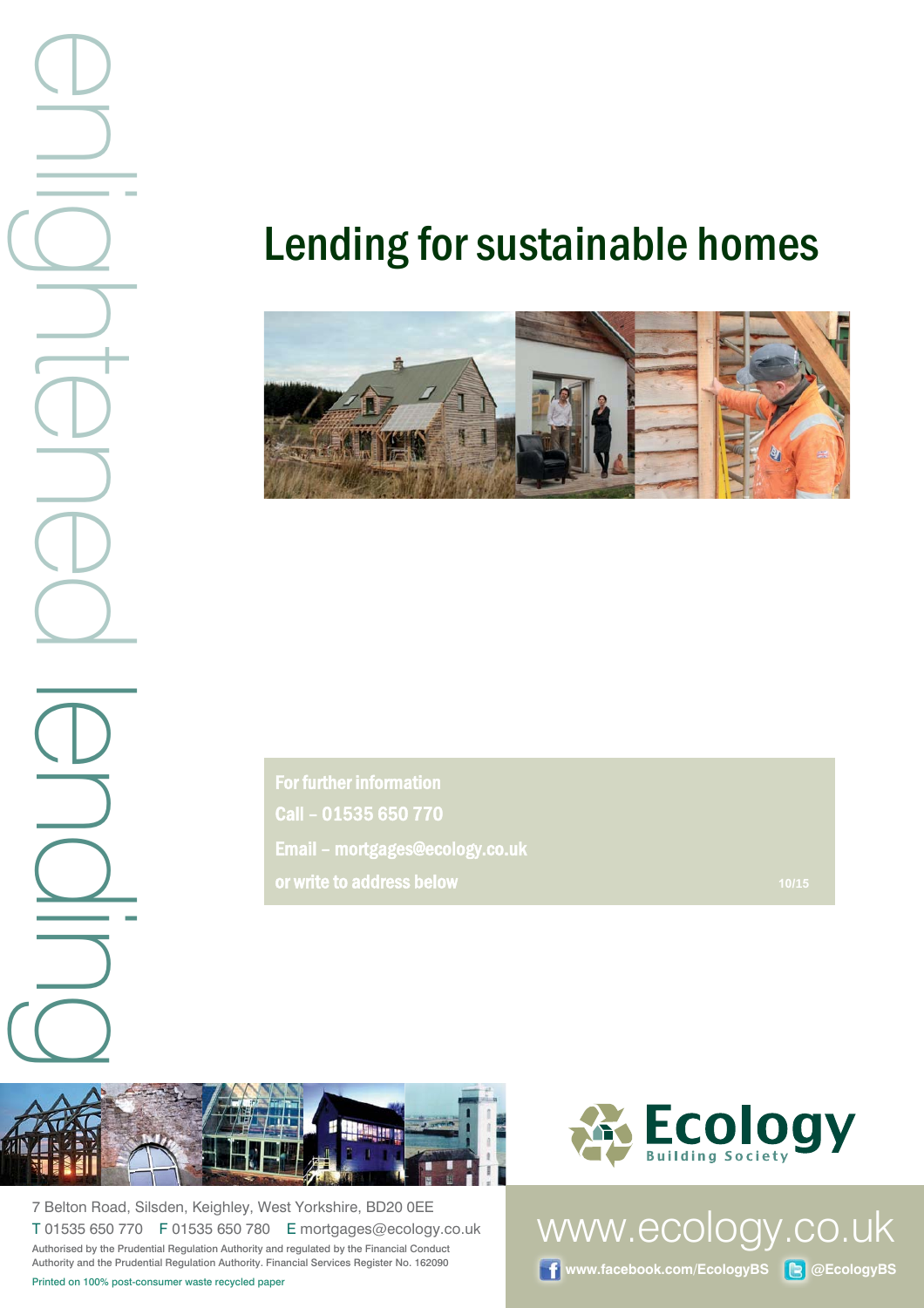## Commercial lending for sustainable homes

Ecology specialises in lending for properties and projects that minimise environmental impact or which help promote sustainable communities and lifestyles. We play an active role in the green building community and promote the development of ecological building standards as well as encouraging the use of both traditional and pioneering materials and design.

If you are a small-scale developer and you're seeking to build or renovate residential properties in a sustainable manner to sell or let, we can provide a tailored range of commercial mortgages and the support of an experienced team.

The availability of mortgages to buyers, particularly for innovative and non-conventional construction methods can also be a concern for developers. We are keen to encourage the creation of sustainable new homes and work in partnership with you to promote the availability of our residential mortgages on a site-specific or design-specific basis.

### Who and what do we support?

- While there are no fixed or rigid definitions of what constitutes an eco home, we do require an appreciable standard of energy efficiency for all the projects we support.
- New homes must be built to a minimum of Level 4 of the Code for Sustainable Homes or achieve an A or B rating under the Energy Performance Certificate (EPC) system for us to consider lending
- We particularly encourage developments that adopt Passivhaus standards.
- Developers undertaking renovations and conversions must also demonstrate that use of sustainable materials and carbon-reducing measures are central to the project.

For more details on some of the eco-friendly materials and energy efficient measures we do encourage, please see our What we lend on leaflet.

## Small-scale development finance

Our small-scale development mortgages are available to residential property developers embarking on new projects, which may involve building, renovating or converting a number of properties for sale. These are short-term mortgages and are open to applications from individuals, partnerships, limited companies and community groups.

You should be able to provide:

- x A breakdown of costs for your project
- A supporting project cash flow forecast including projected draw downs that demonstrate how and when mortgage funds will be drawn and utilised
- Evidence that sufficient capital and equity is available to meet interest payments and contingencies as well as meeting our loan-to-value criteria
- Designs, specifications of materials and a schedule of the ecological and energy efficient measures planned.

## Key features

- Finance is available for a period of between six months and two years.
- We expect the mortgage capital to be fully redeemed via the sale of your completed properties.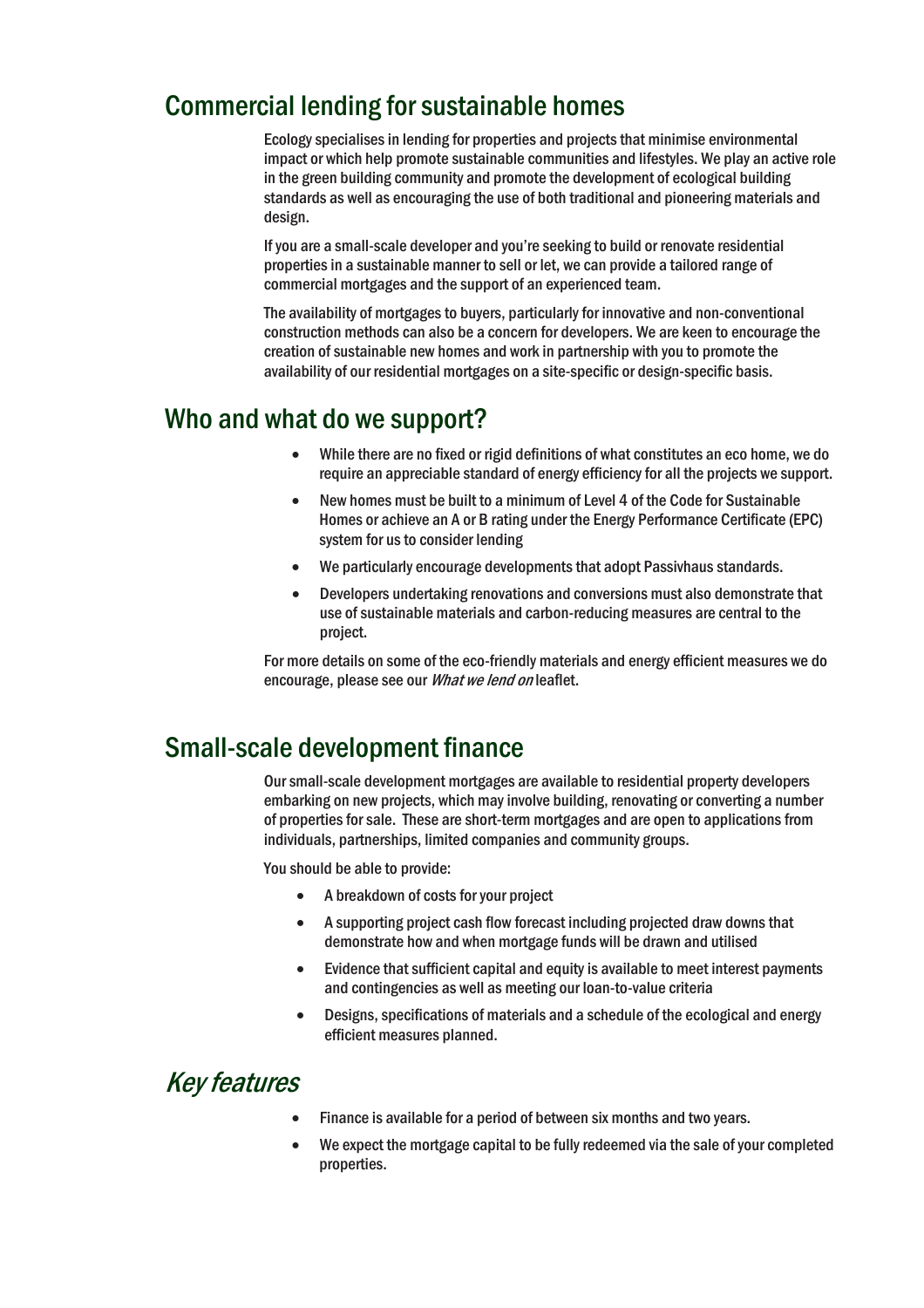- $\bullet$  Interest payments are required during the project and are payable monthly in arrears.
- Stage release payments are available, from the point of plot purchase if outline planning consents are in place, provided that your project can be maintained within our maximum loan-to-value terms (see our *Current commercial rates and charges* leaflet).
- We do not impose a limit on the number of dwellings, although we do have a maximum published advance (see our *Current commercial rates and charges* leaflet).

We do not lend for:

- The creation of single high-value "luxury" homes for speculative sale
- Properties intended to be sold or leased as holiday homes

#### This product is not regulated by the Financial Conduct Authority.

For details of our current terms please refer to our *Current commercial rates and charges* leaflet.

# Commercial buy-to-let mortgages

### Who do we support?

- We provide mortgage support for developers that have built or renovated properties in a sustainable manner for letting over the longer term
- Commercial buy-to-let mortgages are available to individuals, partnerships, limited companies and community groups.

#### Key features

- The amount that you can borrow is assessed against the anticipated rental income generated by the property. This should be at least 35% more than the monthly mortgage payment.
- x Commercial buy-to-let mortgages are repayable via monthly capital and interest payments over a term of between 10 and 25 years.
- An interest only period may be considered on a case by case basis should there be a development phase. In such cases, interest only payments are payable monthly in arrears.
- Stage release payments are available, from the point of plot purchase if outline planning consents are in place, provided that your project can be maintained within our maximum Loan to Value terms (see our *Current commercial rates and charges* leaflet).
- $\bullet$  We do not impose a limit on the number of dwellings, although we do have a maximum advance (see our *Current commercial rates and charges* leaflet).

For details of our current terms please refer to our *Current commercial rates and charges* leaflet.

Our *commercial buy-to-let* mortgage is eligible for the Society's C-Change mortgage discounts. Please see Our C-Change discounts leaflet for details.

This product is not regulated by the Financial Conduct Authority.